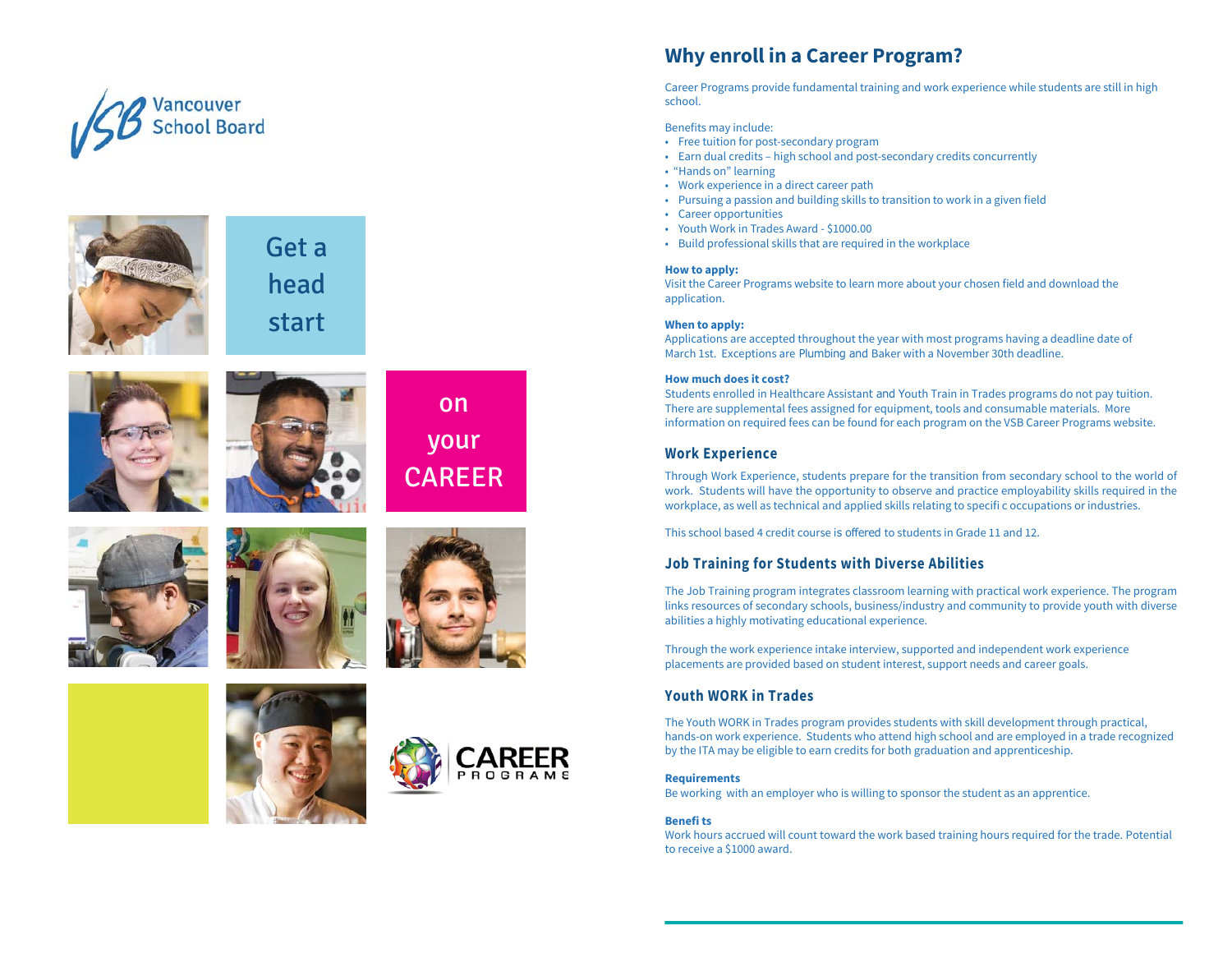#### THE VANCOUVER SCHOOL BOARD

 has partnered with several post- secondary institutions to offer students a head start on pursuing their chosen career. These partnerships give students both secondary graduation and post-secondary credit.

Students in Healthcare program must be on a path to complete secondary school graduation, as well as meet the individual program requirements.

For Youth TRAIN in Trades **[YT]** achievement of 70% or greater is required to receive credit for Level 1 Technical Training.

Students enrolled in school based programs such as Cisco, Enhanced Trades, Hamber Fashion and Tupper Tech may divide their time between their home school and the program school.

# **AIRCRAFT MAINTENANCE ENGINEER** *Aircraft Maint enance Engineer* **[YT]**

 Learn skills to service aircraft engines, mechanical, hydraulic and flight control systems; learn to troubleshoot and repair structural, mechanical, and electrical problems. British Columbia Institute of Technology Aerospace campus, Monday to Friday, 16 month continuous program. The Vancouver School Board pays tuition for one term only.

# **Characteristics**

 Mechanically inclined, manual dexterity, and good colour vision

#### **Requirements**

Math 11

 Automotive Technology 11 (recommended)Physics 11 (recommended

### **Career Opportunities**

Airports in cities and rural communities

# AUTOMOTIVE COLLISION AND REFINISHING TECHNICIAN*Automotive*Collision and Refinishing

*Foundation* **[YT]** Learn to prime, repair, and finish damaged vehicles

 Vancouver Community College, September to Aprilor February to September, Monday to Thursday Earn <sup>32</sup> graduation credits and Level 1 Technical **Training** 

#### **Characteristics**

 Mechanically inclined, able to tolerate noise and strong odors, physical strength and stamina, good manual dexterity and hand-eye coordination, good eyesight and normal color vision.

# **Requirements**

 an "L" driver's license Automotive Technology 11&12 (recommended)**Career Opportunities**  Automobile dealerships, automobile repair shops and automobile appraisal

# **AUTOMOTIVE SERVICE TECHNICIA**N*Automotive Service Technician Foundation*

**[YT]** Perform routine maintenance, diagnose, test and repair motor vehicles. Britannia Secondary School, Semester <sup>2</sup> Earn 20 graduation credits and Level 1 Technical Training.

#### **Characteristics**

 Mechanically inclined, able to tolerate noise and vibration, good manual dexterity and hand-eye coordination.

### **Requirements**

 an "L" driver's license Automotive Technology 11&12 (recommended)**Career Opportunities** 

### Motor vehicle dealers, garages, fleet maintenance companies, serice stations, automotive specialty shops, and transportation companies.

# **BAKER**

#### *Baking and Pastry Arts* **[YT]**

 Develop industry standard baking preparation skills.

 Vancouver Community College, August to January, classes Monday to Thursday Earn 24 graduation credits and Level 1 Technical Training.

### **Characteristics**

 Artistic, good dexterity and hand-eye coordination, able to stand for long hours, and work well under pressure and in extreme heat.**Requirements**

 FOODSAFE Level 1 Food Studies/Culinary Arts courses (recommended)

# **Career Opportunities**

 Specialty bakeries, restaurants, hotels and supermarkets

### **CARPENTER**

# *Carpentry Foundation* **[YT]**

 Acquire basic skills, build frames and structures, concrete form work.

 British Columbia Institute of Technology, February to June, Monday to Friday

 Earn 20 graduation credits and Level 1 Technical Training.

 This program has limited seat availability.**Characteristics**

Physically fit,gooddexterityandhand-eye coordination, comfortable working at various heights.

# **Requirements**

Math 11 An "L' driver's license Woodwork and Dra ing (recommended) **Career Opportunities** 

 Residential, commercial, light industrial or heavy construction fi elds in the areas of new construction, renovations and maintenance

# **CISCO IT**

 Develop skills to build computers, program and Killarney Secondary School, Semester <sup>2</sup> Interest in computers, software and hardware.**Recommended** Information and Communication Technology courses

 Computer Science and Math courses**Career Opportunities**IT firms in both private and public sectors

![](_page_1_Picture_51.jpeg)

### **CONSTRUCTION ELECTRICIAN***Electrical Foundation* **[YT]**

 Learn to lay out, assemble, install, test, troubleshoot and repair electrical wiring, and fixtures. British Columbia Institute of Technology, September to March, Monday to Friday Earn 24 graduation credits and Level 1 Technical<br><del>-</del> Training. This program has limited seat availability.**Characteristics**Physically fit, have good hearing, eyesight and hand-eye coordination.**Requirements** Pre-calculus 11 and Physics 11 (recommended)Math 11 An "L" driver's license **Career Opportunities**Residential, commercial and industrial settings

**ENHANCED TRADES**<br>Designed for Grade 11 students interested in<br>and picket the dea exploring trades. Killarney Secondary school, Semester 2, February to June Earn credit for Metalwork/Welding 11, Automotive 11, Drafting/Engineering <sup>11</sup> and Social Studies 11. Earn up to 16 graduation credits**Characteristics** 

 Good hand-eye coordination, enthusiastic, and hard working. RequirementsGrade 10 Career OpportunitiesSkilled trades

![](_page_1_Picture_57.jpeg)

work with the Linux system. Earn 12 graduation credits.**Characteristics**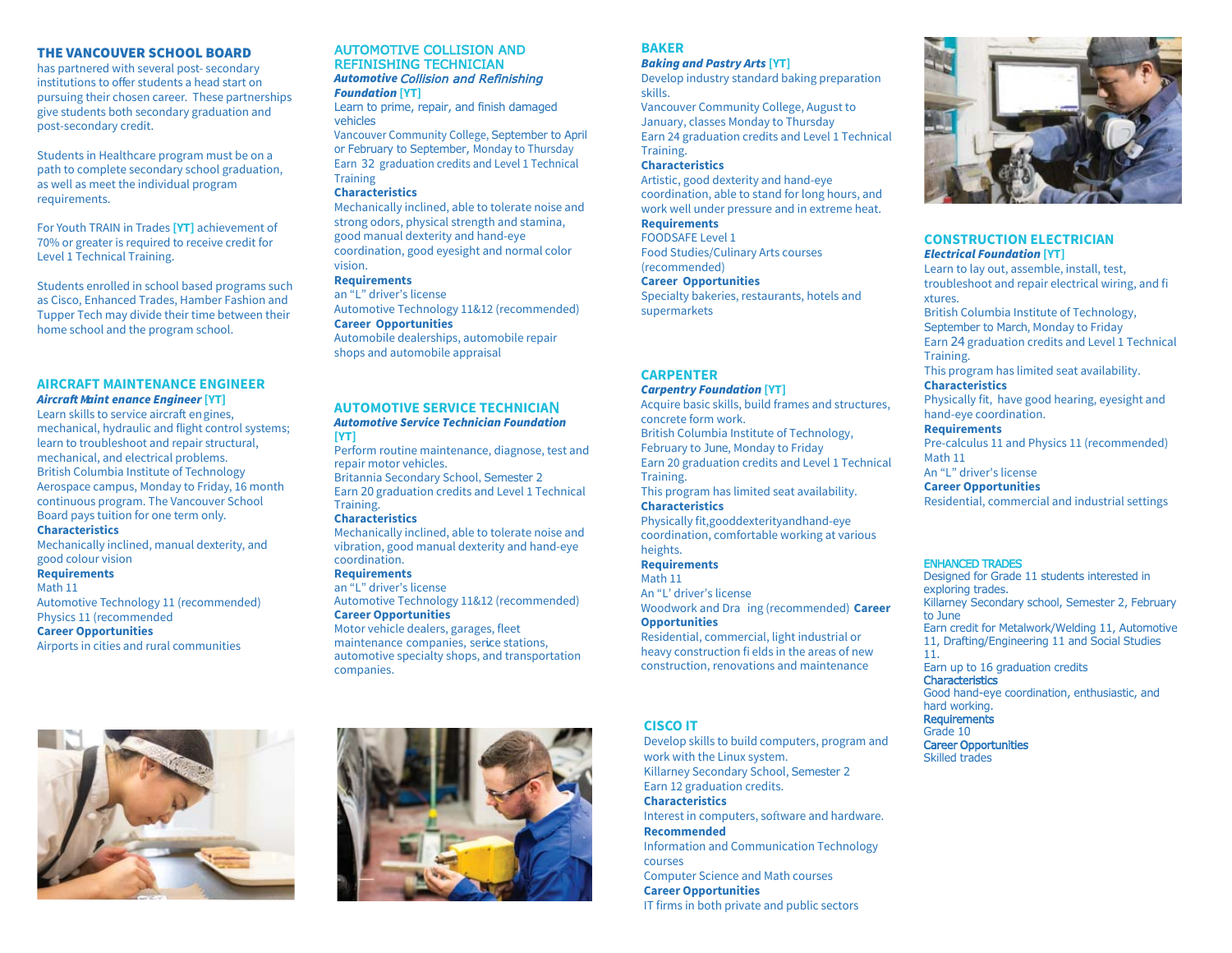### **FASHION DESIGN AND TECHNOLOGY**

 Develop a portfolio, design and create fashion garments and participate in work experience.Eric Hamber Secondary, Semester 2 Two-year program held during Grades 11 and 12.**Characteristics**

 Hardworking, creative, and have an eye for fashion.

 This is a very intensive program that requires great time management skills and dedication.**Requirements**

Textiles and Art courses (recommended)

**Career Opportunities**Clothing and textile companies

# **HAIRDRESSER**

#### *Hairstylist* **[YT]**

 Train to cut, design and style hair. Vancouver Community College, September to June, 3 days a week

 Earn 44 graduation credits and VCC Hair design certificate.

### **Characteristics**

 Artistic, good eye for detail and depth perception, normal colour vision, hand-eye coordination, able to stand for long periods of time.

#### **Recommended**

Art or Design courses

#### **Career Opportunities**

 Hair salons, spas, barber shops, schools, hair replacement clinics, health care establishments, hotels, fashion and entertainment industries

#### HEALTHCARE ASSISTANT

 Develop knowledge and skills necessary to function effectively as <sup>a</sup> front-line caregiver. Vancouver Community College, September to April, Monday to Friday

Earn 28 graduation credits.

# **Characteristics**

 Good communication skills, able to handle trauma, has endurance and empathy.

#### **Requirements**

 Criminal record check, Immunization history, Standard First Aid and FOODSAFE Level <sup>1</sup>

Career Opportunities

Hospitals, nursing homes and care facilities

![](_page_2_Picture_25.jpeg)

# **HEAVY DUTY EQUIPMENT TECHNICIAN**

*Heavy Mechanical Trades Foundation* **[YT]** Inspect, service and repair commercial vehicles and industrial heavy-duty equipment. Vancouver Community College, start dates: September and February (nine months) Earn 28 credits and Level 1 Technical Training.

# **Characteristics**

 Mechanical aptitude, good manual dexterity and hand-eye coordination, able to tolerate noise and vibration.

#### **Requirements**

An "L" driver's license Automotive Technology 11 & 12 (recommended)Career Opportunities Equipment dealer, mines, road construction companies

**INDUSTRIAL MECHANIC** *Millwright Foundation* **[YT]**

 Acquire skills to install, maintain and repair all types of machinery in almost any industry. British Columbia Institute of Technology, February to July, Monday to FridayEarn 20 graduation credits and Level 1 Technical

Training.

# **Characteristics**

 Physical strength, good hearing, good eyesight, normal colour vision, manual dexterity and hand/ eye coordination, practical mathematical skills and mechanical aptitude.

**Requirements**

Math 11 Applied Design, Skills and Technology courses (recommended)

 **Career Opportunities**Ski resorts, bottling plants, mines, pulp and paper

#### **METAL FABRICATOR** *(FITTER) Metal Fabrication* **[YT]**

 Learn to layout, shear, cut, drill, form, fit and weld steel plates and shapes.

British Columbia Institute of Technology.

September to February and February to June, Monday to Friday

 Earn 20 graduation credits and Level 1 Technical Training.

#### **Characteristics**

 Good hand/eye coordination and in good physical condition.

# **Requirements**

Math 11 Applied Design, Skills and Technology courses (recommended) **Career Opportunities**Construction, mining, logging and ship building

#### **MOTORCYCLE MECHANIC**

#### **Motorcycle & Power Equipment Technical Foundation [YT]**

 Diagnose, repair, overhaul and replace mechanical and electrical parts of motorcycles and other power equipment. British Columbia Institute of Technology, February to June, Monday to Friday Earn 20 graduation credits and Level 1 Technical Training.

#### **Characteristics**

 Mechanical aptitude; manual dexterity; and good hand/eye coordination.

### **Requirements**

Math 11

 Applied Design, Skills and Technology courses (recommended)

#### **Career Opportunities**

Service shops of motorcycle dealers and retailers and by independent service establishments

![](_page_2_Picture_59.jpeg)

### PAINTER AND DECORATORPainting and Decorating [YT]

 Learn basic skills required by the industry: home interiors and residential painting. Finishing Trades Institute of British Columbia, June to July, Monday to Friday Earn 4 graduation credits and Level 1 Technical Training.

#### Characteristics

 Good hand-eye coordination, able too work with numbers to perform calculations, disciplined and precise.

#### Recommended

 An "L" driver's licenseCareer Opportunities

 Residential or Commercial work with contractors or organizations

### **PLUMBER**

#### *Plumbing Foundation* **[YT]**

 Learn basic skills in soldering, piping, safe work practices, reading drawings and schematic plans.**Requirements** Piping Industry College of BC, June to July, Monday to Friday Earn 4 graduation credits and Level 1 Technical Training.

#### **Characteristics**

 Manual dexterity; good hand-eye coordination; math skills; visualize drawings and structures.

# **Requirements**

 An "L" driver's license Physics 11 or Science for Citizens 11Math 11

#### **Career Opportunities**

 Residential or commercial contractors, construction companies and maintenance departments

### PROFESSIONAL COOK 1Professional Cook Level 1 [YT]

 Study how to prepare and cook <sup>a</sup> wide variety of meals.

 David Thompson and Sir Charles Tuppoer Secondary schools, Semester 2, plus four weeks in the summer at Vancouver Community College Earn <sup>24</sup> graduation <sup>c</sup>redits and Level <sup>1</sup> Technical Training.

#### **Characteristics**

**Characteristics**<br>Creative, ability to stand for prolong periods, withstand stressful environments, and good handeye coordination.

# Recommended

FOODSAFE Level <sup>1</sup>

Foods Studies and Culinary Arts courses

**Career Opportunities**<br>Restaurants, tourist lodges, mining and logging camps, cruise ships and catering companies

# **TUPPER TECH EXPLORE TRADES SAMPLER**

 Hands-on experience in a variety of trades.Sir Charles Tupper School, Semester 1Earn 24 credits.

#### **Characteristics**

 Hardworking, self-disciplined, manually dexterous, and a desire to explore the trades.

# **Requirements**

Math Technology courses 11 and 12 (recommended) Good academic standing

#### **Career Opportunities**

 Transition into a post-secondary program or an apprenticeship